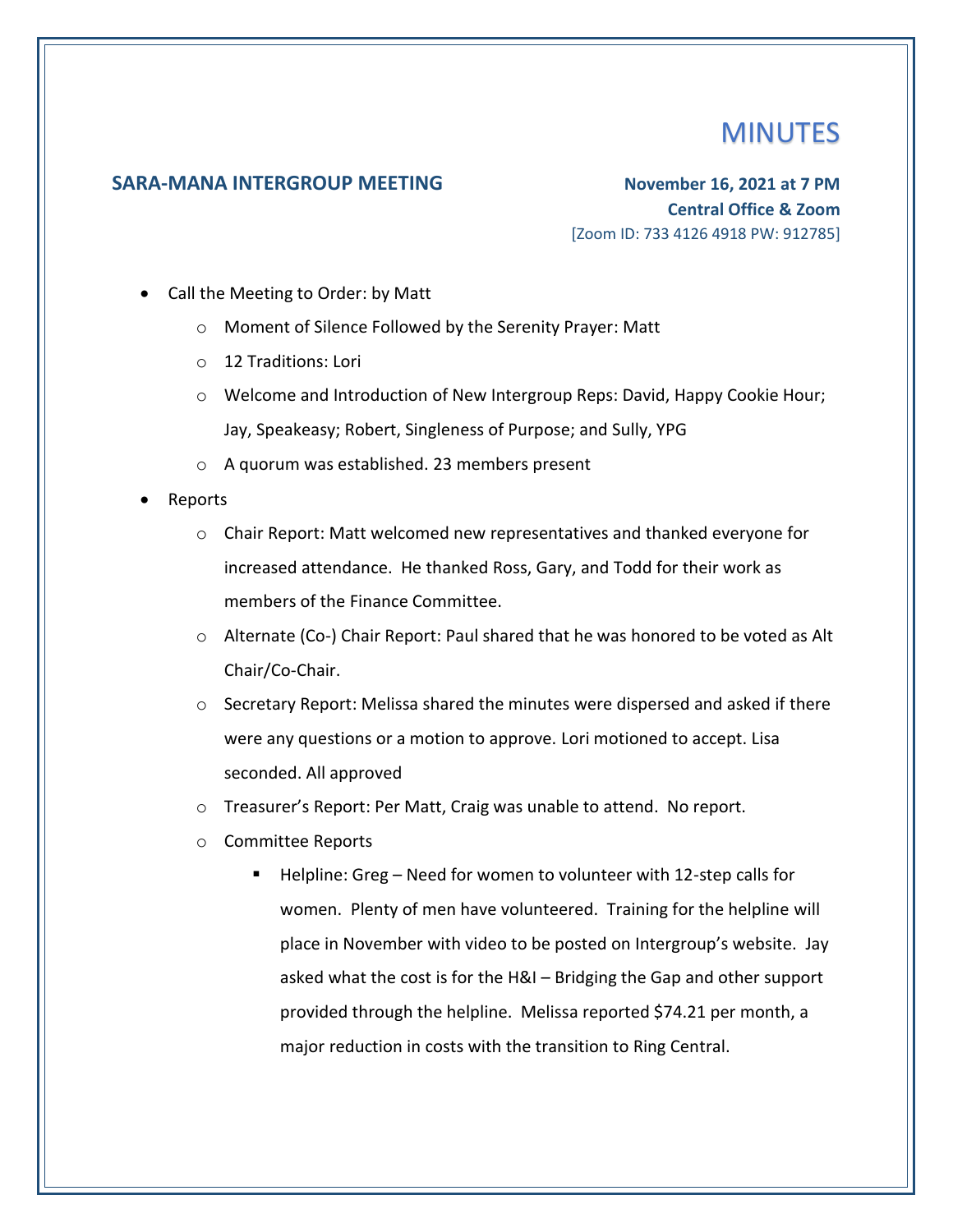- Finance Committee Chair Report: Ross Finance Committee met last Friday. New member, Gary, suggested that the prudent reserve was too high and the Gratitude Dinner budgeted amount was too low. Prudent reserve was lowered from \$6,500 to \$4,500. Gratitude Dinner budget was increased by \$2,000.
- As things get ironed out with the Helpline, sub-category line items will be adjusted.
- Thanked Craig for improvements to the financial reports, who was not present for the meeting, and Gary for reviewing the 12-tab spreadsheet and fixed errors in formulas.
- Intergroup is financially sound due to group contributions.
- The Finance Committee reported that Intergroup has a large year-end divestiture and want to contribute Big Books, 12 & 12's, Grapevine, and other AA-materials to local to H&I (hospitals and institutions) groups, rather than AA World Service in New York. The topic was tabled until representatives could discuss at the group level and vote. Please bring your group's vote and ideas to the next Intergroup meeting on January 18, 2022. Matt assured the group that there was time to make this decision, that it did not need to be made before the end of the year. Don suggested Intergroup make this decision in September in the future. Matt was in favor and said it could be added into the Bylaws.
- A motion was made by Gary to hire a paid accountant to review the best option of Intergroup registered as a 501C4 (current status) or 501C3. CS&L was suggested as the best non-profit CPA firm representative either in or outside of the motion. Todd seconded. After questions the majority voted to approve.
- Ross reviewed the still unresolved IRS Civil Penalty matter. IRS penalized Intergroup for not filing a form (that was filed). The Finance Committee sent a letter to the IRS as follow-up indicating that the form had been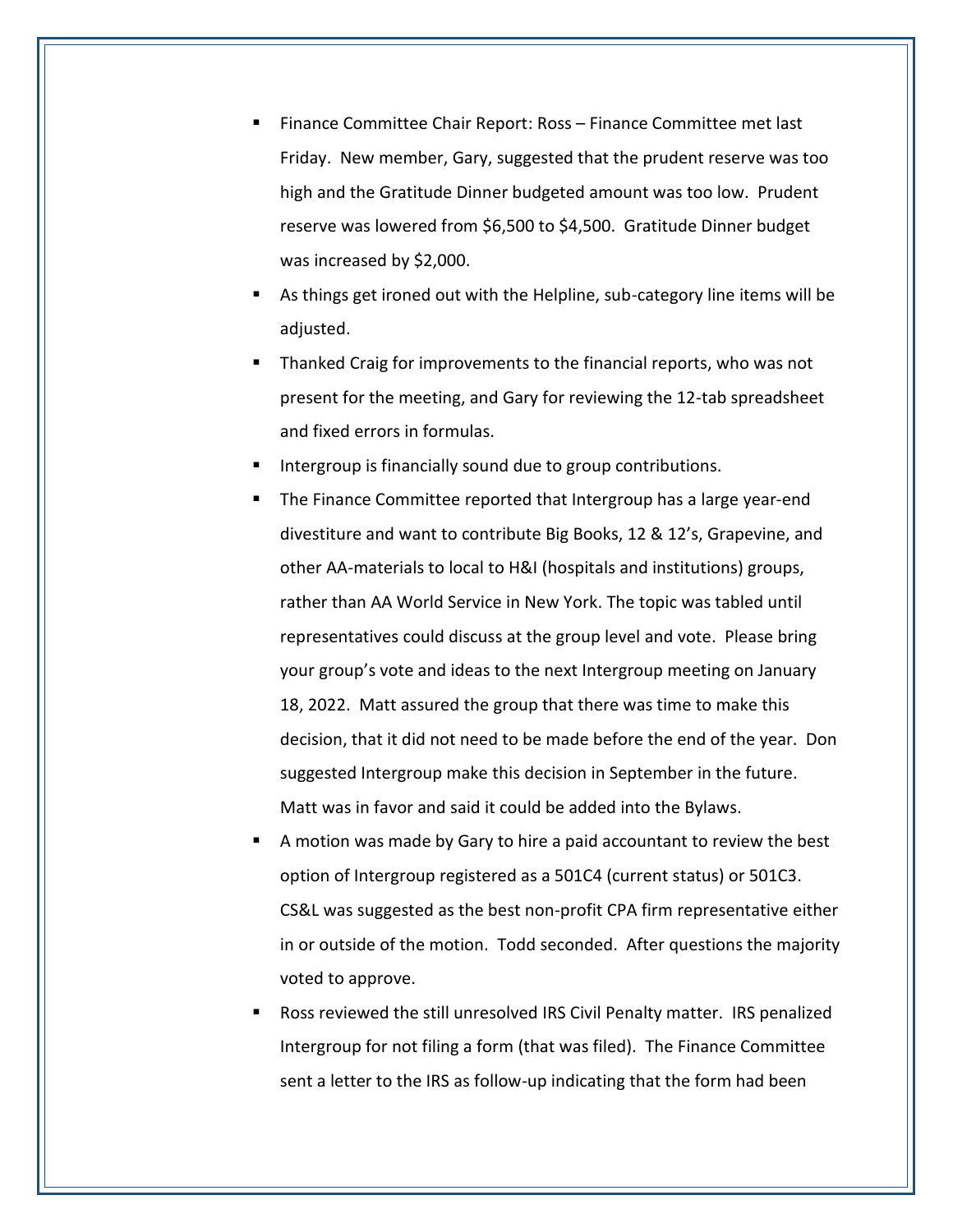filed. IRS has not replied and been unreachable by phone. Jay offered to contact the IRS. The Finance Committee agreed to allow him to do so.

- Virtual basket options were reviewed by the committee. Intergroup is working with Central Office on an ad hoc committee to explore which is the best digital platform, as well as contribution buttons on the Intergroup website.
- Bylaw updates are underway including new term election periods with two officer positions voted on one year and the two other positions voted on the next year to pass the baton to new officers and provide institutional knowledge and connectivity.
- Where & When: Samantha  $-$  No report
- Newsletter: Matt (for Christine) The newsletter will be late due to a member's family emergency.
- o Central Office Report: Greg Next meeting is Thursday, November 18, 2021. Central Office has a surplus, and as a result, there will not be a fund drive for one year.
- $\circ$  General Service District 4 Report: Matt Meeting was last Saturday, November 13, 2021.

Next assembly is scheduled for January 14 to 16, 2022, at the Hyatt.

- o Current Practices: No representative, no report
- Old Business: None
- New Business: Matt There will not be an Intergroup meeting in December. Dusty raised concerns about elected Intergroup officers handling issues behind-thescenes and not bring forward to group conscious. Matt reviewed the history of COVIDperiod, sparsely attended meetings and the matters that had to be handled. Matt assured the group that banking and incorporation matters were handled according to transparency and group conscience standards noted in the bylaws. He was concerned that Intergroup meetings were becoming repetitive and unproductive as the topic has been covered repeatedly in the last several meetings. He reminded the group that a